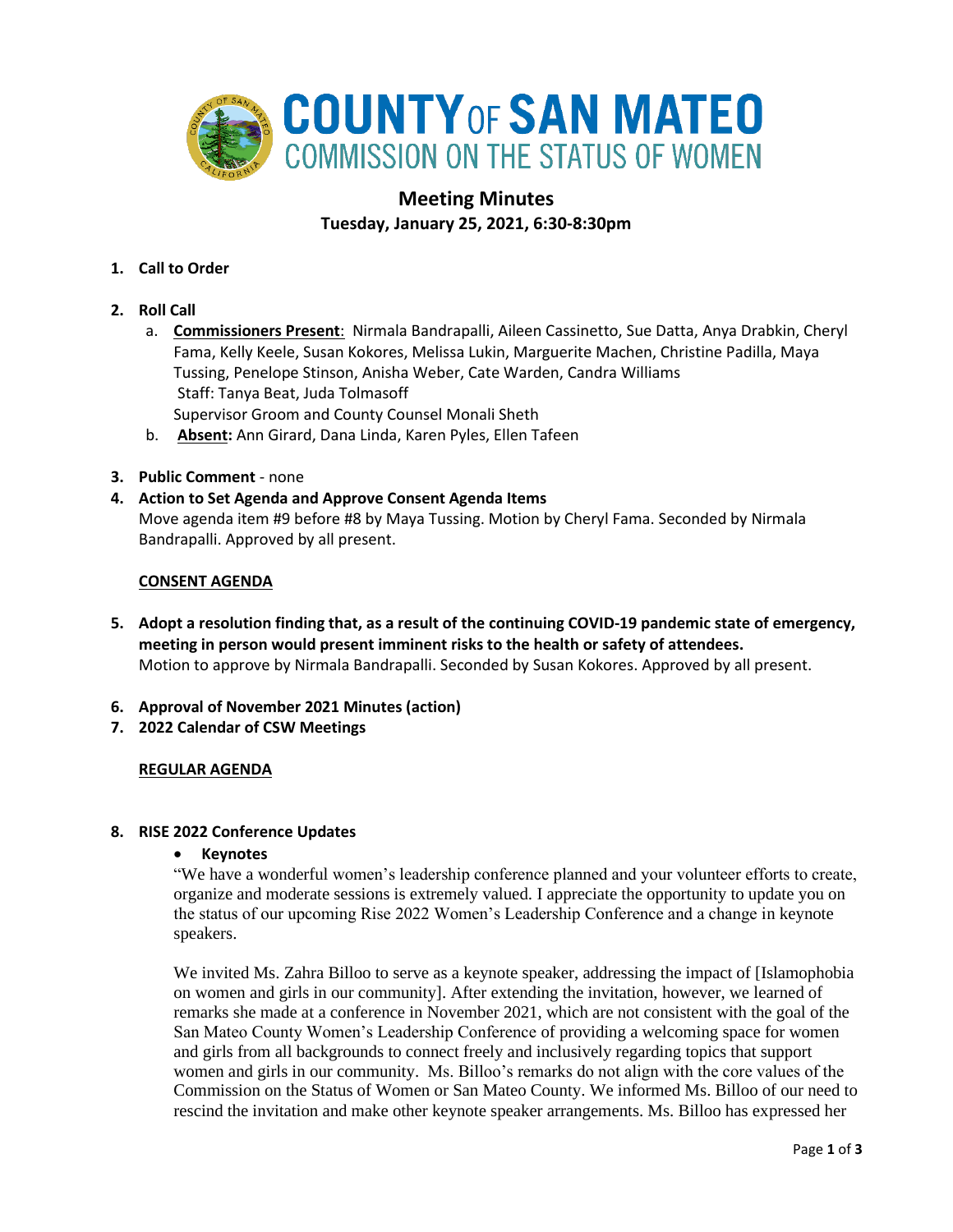disappointment in our action, but we remain confident this is the best approach for the County, the Commission and — most importantly — our conference participants.

Lastly, the person who was to join her in this keynote conversation, Haleema Bharoocha, has declined participating."

Request from Commission to County Counsel: to receive a statement on how to respond should the public ask us about this keynote. Commissioners can send people to staff (Tanya Beat). Morning Keynote: Sallie Krawcheck

Closing Keynote: Lan Phan

- **Speakers** Please see smcwomenlead.org for a list of all speakers
- **Sessions –** Agenda for March 23 & 24 is fully listed on website. Please send Tanya session descriptions or titles if those need updated.

## **9. Welcome Aileen Cassinetto & 2022 Intentions**

- New Commissioner Aileen Cassinetto started this month! Poet and publisher of women's writings. From the Philipines and poetry has helped her reclaim her agency and autonomy. As San Mateo County Poet Laureate, she is mandated to make poetry more accessible to everyone in San Mateo County.
	- If you have recommendations for self-care or wellness that you practice, please send that one thing to Tanya and I'll put them all together and share out with everyone via email.

### **10. Youth Commission Report**

- **Sexual Assault Resolution: two avenues**
	- **i.** Collect Data and how to address sexual assault resolution.
	- **ii.** Plan a community hearing with all schools in SMC. Focus on sexual assault in schools. The goal is to get more information out there from this hearing.
		- **1.** Brainstorm what a Hearing could be like at Feb Commission meeting.
- Declaration of Educational Equity
- Immigrant Youth Committee: Know Your Rights workshop March 26 possible date

### **11. Wellness Break**

### **12. Sub-Committee Planning**

- **Review of 2021 Accomplishments (break outs)**
- **Planning for 2022 (break outs)**
	- **i.** Break outs for sub-committees. Discuss Accomplishments. 20 minutes. Note-taker. Facilitator. Then will share out after break outs.
	- **ii.** Sharing:
		- **1.** Women's Leadership (Anisha Weber, Juda Tolmasoff): accomplished more than what we initially thought. Identifying speakers & sessions for conference; majority of this group sit on two committees and we liaison between different projects. Organized Women's Equality Day. Future goals: connecting with conference audience after the event; deeper dive on topics between conferences.
		- **2.** Conference & Women's Hall of Fame (Tanya Beat, Kelly Keele, Christine Padilla): accomplished a great 2020 conference that included Aimee Allison, Jackie Speier, Women's Equality Day. Future goals: An established Speaker document that is ongoing and dynamic to collect information on all speakers. Includes a "due diligence" area and asking all commissioners to contribute to vetting is important. Ensuring Women's Hall of Fame is in-person on May 11.
		- **3.** Mental Health & Wellness Group (Anya Drabkin, Cheryl Fama, Sue Datta, Nirmala Bandrapalli, Karen Pyles, Ellen Tafeen, Marguerite Machen, Aileen Cassinetto):